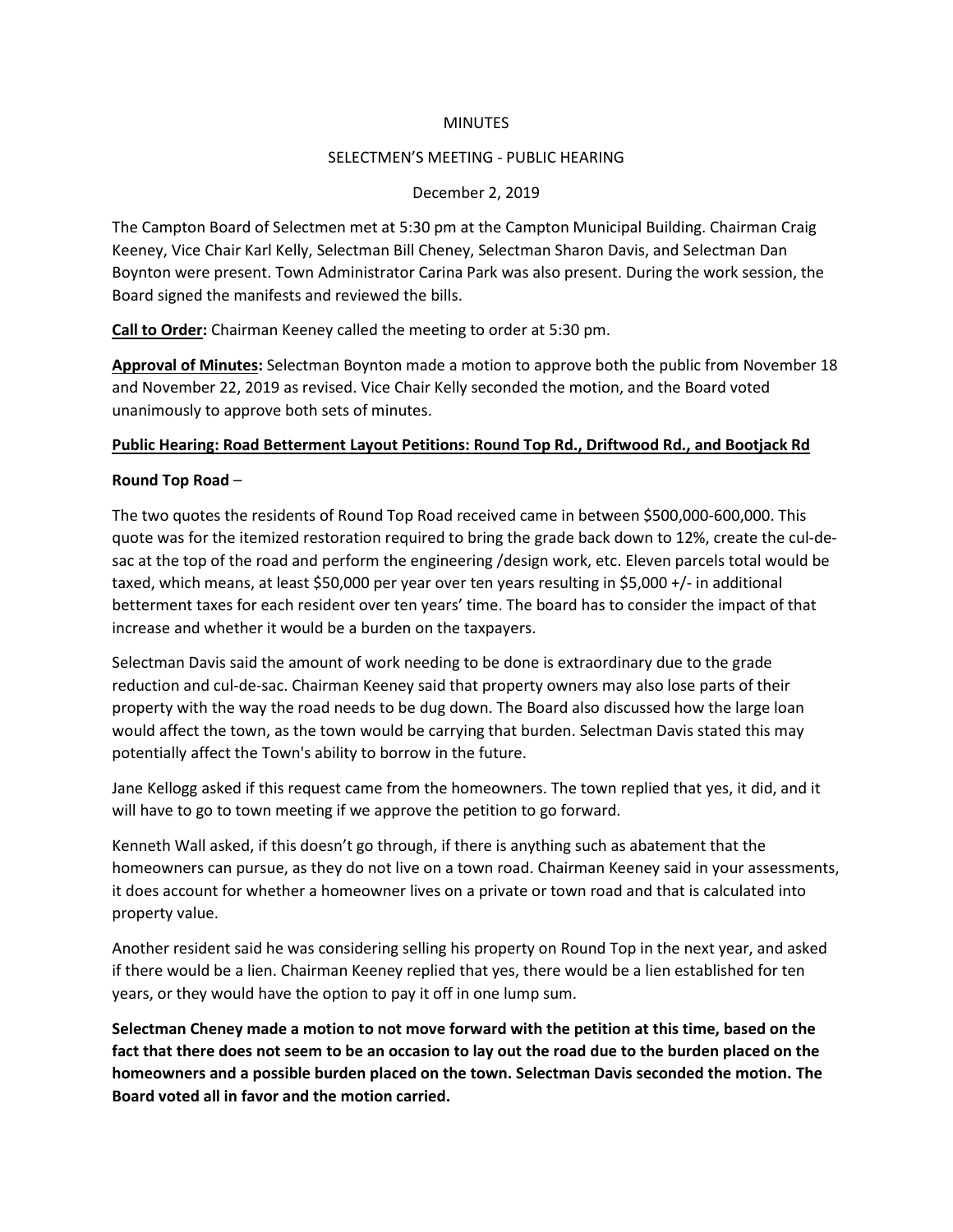In response to a question about whether homeowners had any way to proceed, Carina said they could still petition to put this on the warrant in March. The deadline would be in early February and the town could vote on it as a whole at Town Meeting.

# **Driftwood and Bootjack Rd**-

Selectmen Keeney expressed that during this afternoon's site visit the Selectmen found the grade would also need to be changed in places to adjust elevation. Selectman Boynton is concerned as to whether both these quotes reflect the elevation changes as the quotes have a considerable gap.

Rich Sidor said that during his initial visit with the Road Agent there was no mention of a reduction in grade. The Board asked if the Town Road Specifications were given to the contractors at the time of the quote. Rich responded yes. The Board asked the residents to go back to the contractors to confirm the quote includes the reduction in the grade.

**Selectman Davis made a motion to table this discussion for one month, until more information can be obtained from the contractors. Selectman Cheney seconded the motion. All voted in favor, and the motion carried.**

**Chairman Keeney closed the public hearing and opened the regular meeting at 5:56pm.**

# **New Business**

• **Climate Emergency Resolution – Rev. Susan Skinner:** 

Susan is a member of climate emergency coalition and is before the Board because she feels that we are in an emergency. CO2 is threatening. After the release of an open letter from some thousand scientists urging resolution, their coalition decided they should meet with their select boards and ask them to adopt a resolution. Plymouth and Portsmouth have done this recently, so she is here to ask they adopt this proposed resolution.

She read a copy of this resolution.

"Whereas there is scientific consensus that the climate is changing, that the rate of change is accelerating, and that the consequences of this will be a cascade of increasingly severe effects throughout the ecosystems of our region and the rest of the world; Whereas the evidence is also clear that this change is clearly tied to the dramatic and sustained rise in anthropogenic CO2 emissions which threaten to destabilize the planet's climate systems and requires immediate action locally as well as regionally, nationally and internationally; and Whereas the Disaster Mitigation Act of 2000 already requires that towns create regularly updated 5-year plans to identify hazards and prepare for them:

The Campton Select Board resolves to:

1) Explicitly acknowledge that we are facing a climate crisis which poses growing environmental, social, and economic threats to our community.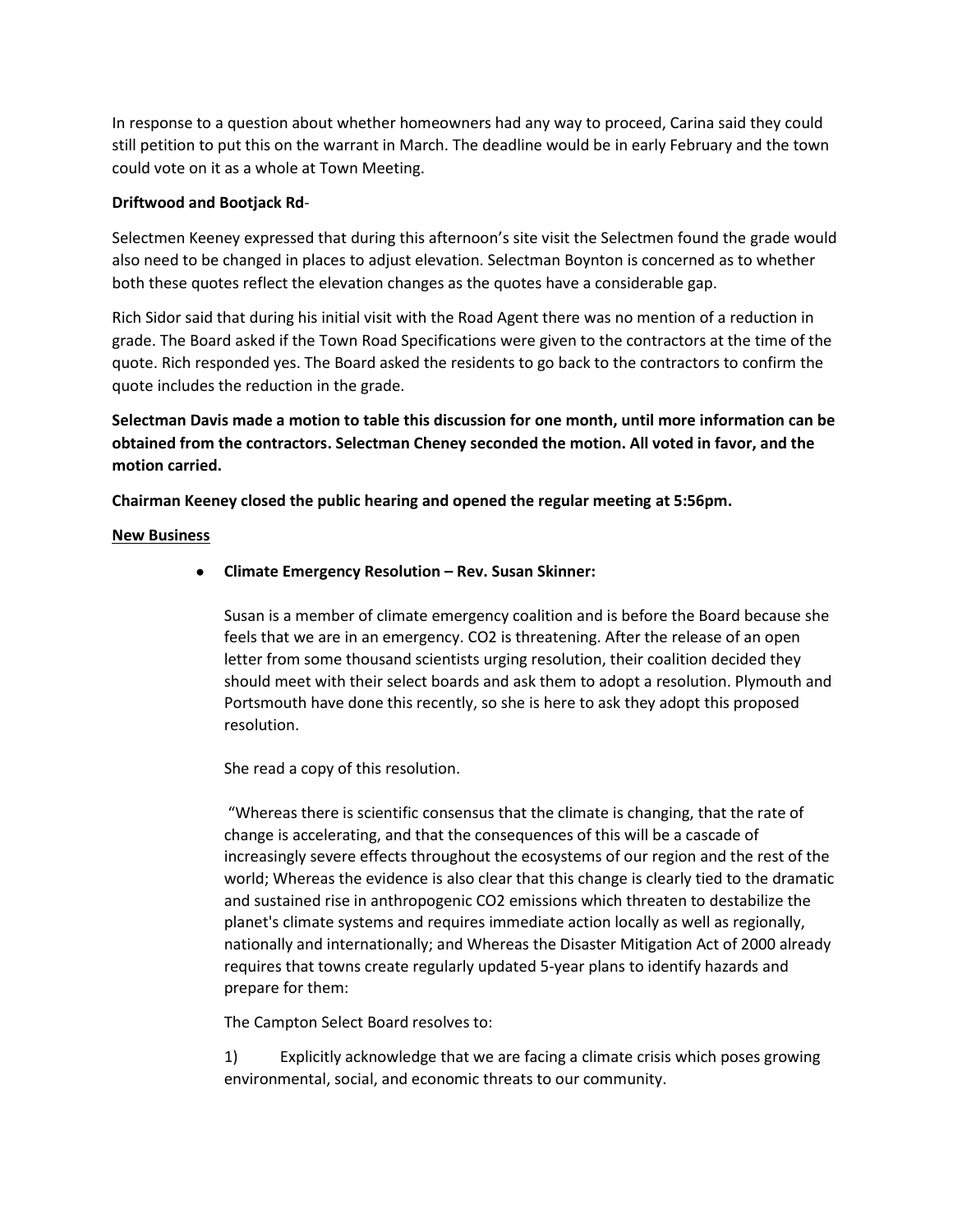2) Support all efforts to promote local, state and federal actions to transition to renewable energy sources that will keep fossil fuels in the ground.

3) Empower an existing committee or create one to develop a climate change and mitigation and adaptation plan for our town in cooperation with local, regional, state and national organizations".

Her colleague, Samuel Miller, a Professor of Meteorology at Plymouth State, spoke to some of these issues. He said there are two phases communities can take action against climate change: mitigation (reduce harm) and adaptation (preparing for emergency). A few effects he can think of here in our community are chronic flooding from the river, loss of snow pack, political/social – like climate refugees. The first thing we must do is determine vulnerabilities in our community.

The Board said they will read the materials provided and will review the matter a later date.

#### **Correspondence**

Carina presented a 2020 Selectmen's meeting schedule.

Carina said she met with the Town's health insurance broker. The broker had anticipated an overall 10% increase for health insurance costs, and that actually came in at 16%. The options are; they can either change plans – in doing so, we would save some money and go down to about an 8% increase. Her apprehension is that they just brought the on the fire department, who took a drastic change in their health insurance and the cheaper plan would require employees to travel for certain services such as lab work. The other option would be to stay with the current plan. She would recommend staying with the same plan for one year. The Board agreed to remain with the Tufts plan for one more year.

Carina advised that she has been in contact with the former owners of the tax deed property located on Eastern Corners Rd. They sent a letter today stating they are able to pay all the back taxes and penalties. They do have the right to repurchase as the former owner and now have 30 days to submit payment to the town.

She received a bid to purchase the plow truck for \$3,500 with plow and sander.

#### **Selectman Boynton made a motion to accept the bid. Selectman Cheney seconded the motion. The Board voted all in favor, and the motion carried.**

#### **Board Concerns and Directives**

Selectman Kelly would like to bring back the discussion regarding snowmobiles on Class VI roads. Carina will see if any other towns have similar ordinances.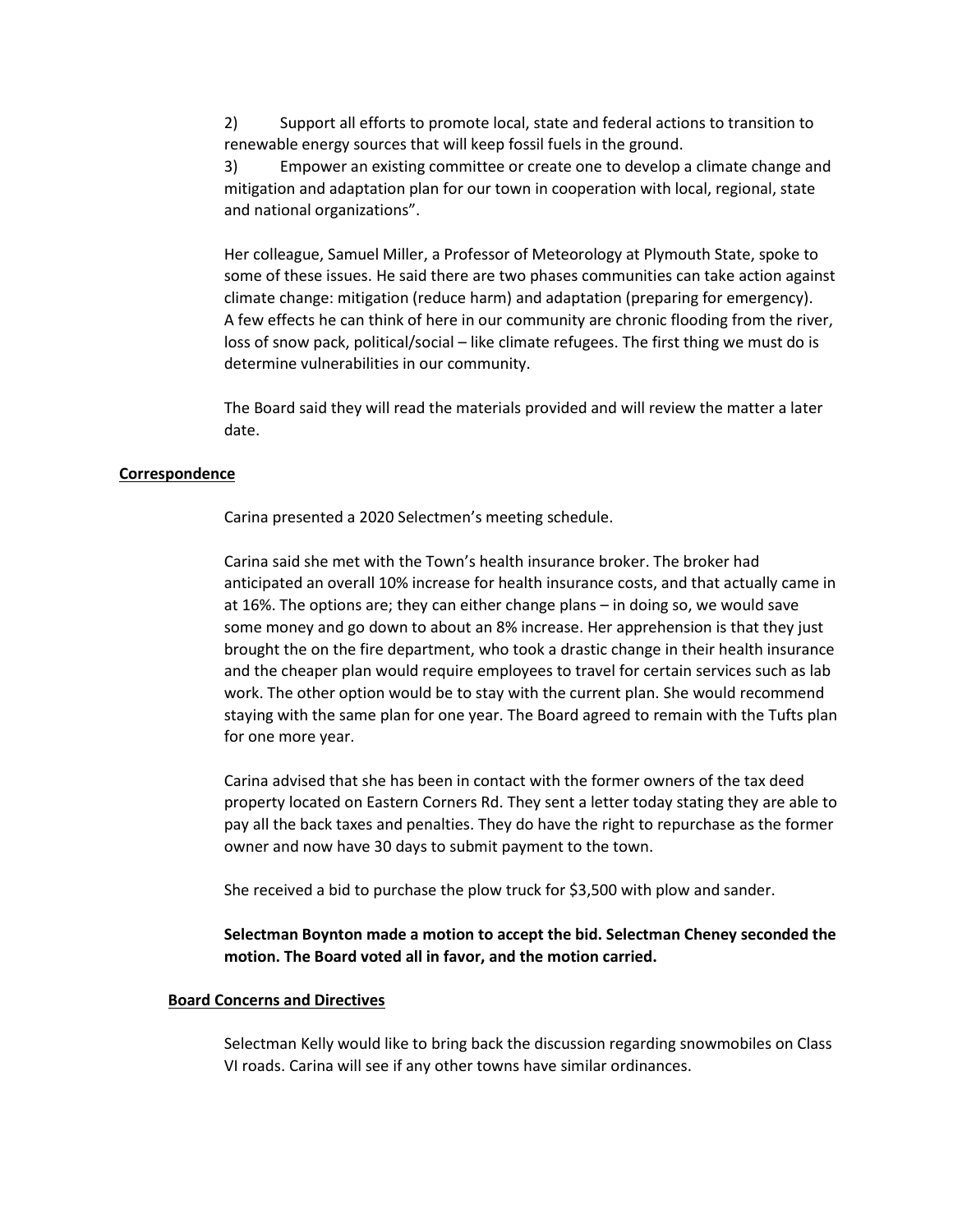Selectman Davis updated the Board on the Trustees of the Trust Funds. Since they appointed Brenda Boisvert, we have the three trustees we needed. They had a meeting on November 22 and appointed Brenda as the chairman. Virginia Erickson is now the bookkeeper. The other trustee, Donna Cass, is in charge of the Walter I. Lee scholarship fund and works with the school board on that. The Trustees are required to have an annual meeting, and that will be held in mid to late December. They will perform the annual review of the Investment Policy, and the Investment Advisor from Mill River will also be there to go over the investments and respond to any questions the Trustees may have.

Selectman Boynton mentioned the potential hiring of a part-time maintenance person and whether that should be part of the budget. This will be a later discussion.

Selectman Cheney asked for more bids from contractors who can deliver sand by the ton. The Town will also be putting out a bid for 1.5 inch crushed bank gravel (CBR), 5,500 yards, delivered.

Selectman Boynton asked if we are also going to collect bids for the town road evaluation. The Board said yes – Carina will start with UNH.

#### **2020 Budget Workshop**

The Board went through each line item of the budget and made minor changes. Some noteworthy discussion items are below:

- The Board decided to increase their COLA to 2%, as it would boost morale and help them not fall behind in the Town's Wages schedule.
- The Board discussed eliminating the "Fees to the State" as this is not a town expenditure rather money the town collects for the State. Carina will have the auditors do a formal write up on this.
- Selectman Davis said that when we look at building improvements next year, the gazebo at the Blair Cemetery is in disrepair, and that the fountain sprayer also needs to be replaced. This project could possibly be a Durgin Fund item.
- As only Lakes Region Behavioral Health, Tri-County Community Action, and Senior Citizen Council have filled out the outside agency request form, the town will cease to fund agencies that did not fill out the required form.
- In the Police Department budget, the Board decided to ask for an itemized account for the Cruiser Maintenance line item and the Uniforms line item. Carina will also look at a five-year plan of what they have spent for their cell phone bills.